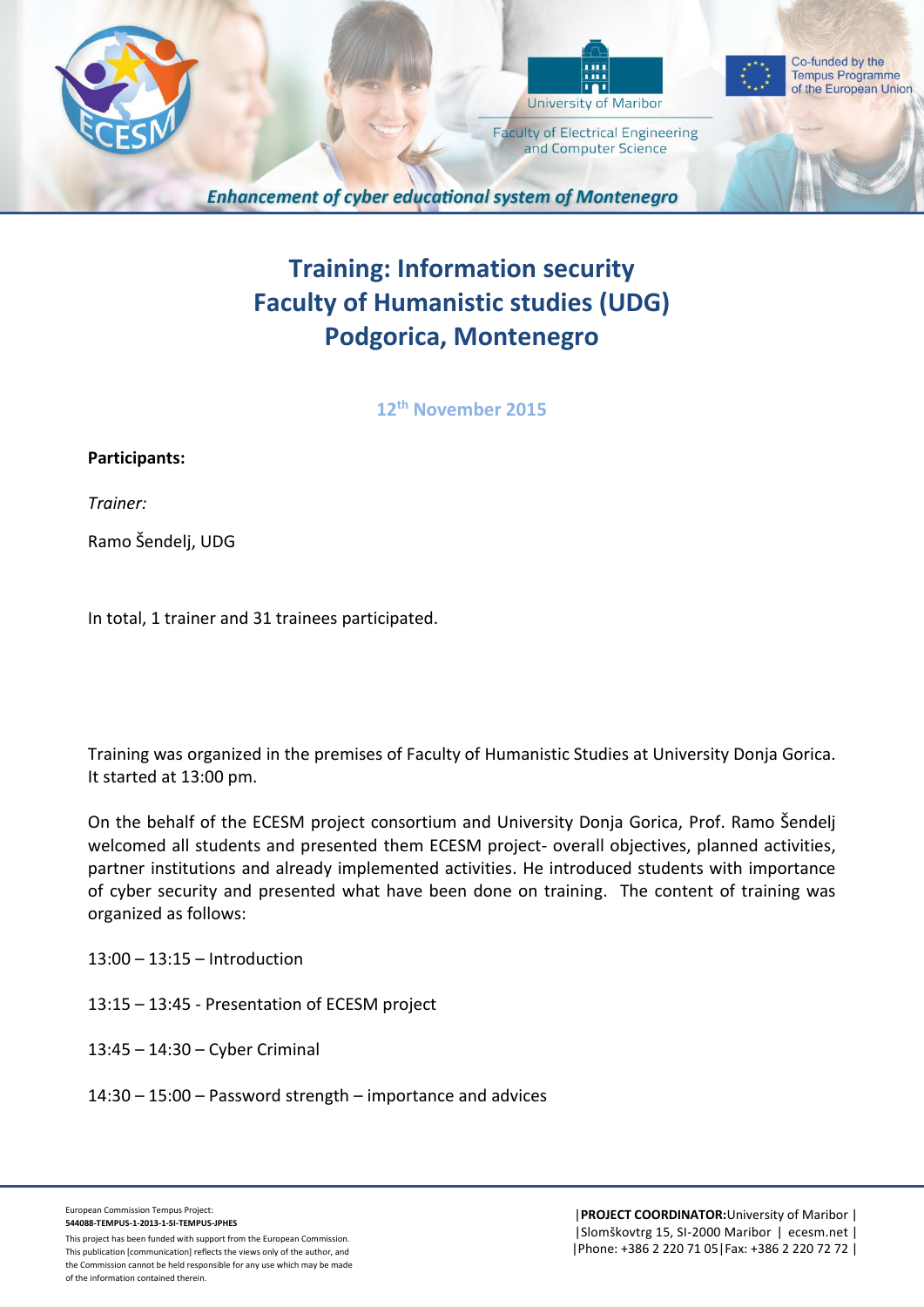

At the end of training, Prof. Šendelj presented Moodle platform and invited students to fill Free Registration Form for opening an account on Moodle platform, so they can access to all openaccess materials.

### **Photos:**





European Commission Tempus Project: **544088-TEMPUS-1-2013-1-SI-TEMPUS-JPHES**

This project has been funded with support from the European Commission. This publication [communication] reflects the views only of the author, and the Commission cannot be held responsible for any use which may be made of the information contained therein.

|**PROJECT COORDINATOR:**University of Maribor | |Slomškovtrg 15, SI-2000 Maribor | ecesm.net | |Phone: +386 2 220 71 05|Fax: +386 2 220 72 72 |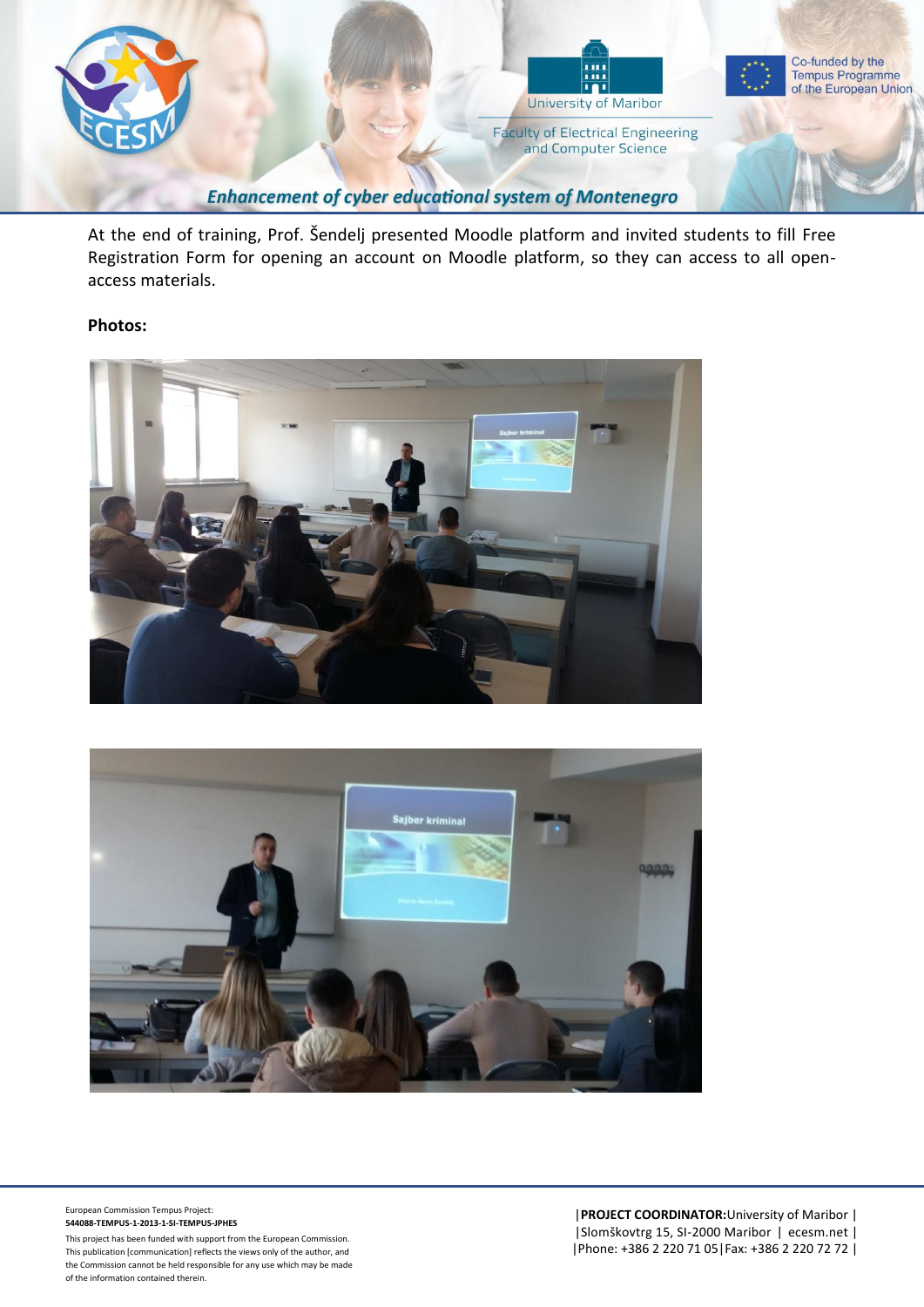



Co-funded by the **Tempus Programme** of the European Union

**Faculty of Electrical Engineering** and Computer Science

**Enhancement of cyber educational system of Montenegro** 

### **List of participants:**



## **Training: Information security** Faculty of Humanistic studies (UDG) Podgorica, Montenegro

12<sup>th</sup> November 2015

#### **List of Participants**

| Participant               | Faculty                              | Signature       |
|---------------------------|--------------------------------------|-----------------|
| Miloš Kaluđerović         | <b>Faculty of Humanistic Studies</b> | Wunytgebel      |
| Ivan Stijepović           | <b>Faculty of Humanistic Studies</b> | Was Currecolut  |
| Mladen Marković           | <b>Faculty of Humanistic Studies</b> | Marcono         |
| Elvis Junčaj              | Faculty of Humanistic Studies        | FJuca,          |
| Nikoleta-Jovana Pavićević | <b>Faculty of Humanistic Studies</b> | L'avicairé      |
| Milan Mitrović            | <b>Faculty of Humanistic Studies</b> | Malau Metrine   |
| Miloš Marković            | <b>Faculty of Humanistic Studies</b> | Murow Maphobit  |
| Alen Mujević              | <b>Faculty of Humanistic Studies</b> | A.Murjouic      |
| Milan Marijanović         | <b>Faculty of Humanistic Studies</b> | 1. MAPU TAHUS   |
| Milica Dragojlović        | <b>Faculty of Humanistic Studies</b> | 14 Anciendecido |
| Lidija Vujošević<br>×     | <b>Faculty of Humanistic Studies</b> | Wricecoic Liche |
| Budimir Mijović           | <b>Faculty of Humanistic Studies</b> | BMyTOUUti       |
| Amina Pepić               | <b>Faculty of Humanistic Studies</b> | <b>FODIC</b>    |
| Risto Dvožak              | <b>Faculty of Humanistic Studies</b> | Donk            |
| Jovan Stevović            | <b>Faculty of Humanistic Studies</b> | chardform       |
| Kristina Radosavović      | <b>Faculty of Humanistic Studies</b> | RPCzurev        |
| Čarna Rastoder            | <b>Faculty of Humanistic Studies</b> | Castoche Carna  |
| Melisa Tatar              | <b>Faculty of Humanistic Studies</b> | MEDUCA TAMP     |
| Lejla Đoković             | <b>Faculty of Humanistic Studies</b> | Leona Fourbut   |
| Mladen Popović            | <b>Faculty of Humanistic Studies</b> | PONOCIC         |
| Anđela Stanković          | <b>Faculty of Humanistic Studies</b> | AStenhard       |

| sean Commission Tempus Project: |        |  | $\sim$ | $\cdots$ |  |
|---------------------------------|--------|--|--------|----------|--|
|                                 |        |  |        |          |  |
|                                 | $\sim$ |  |        |          |  |
|                                 |        |  |        |          |  |

European Commission Tempus Project: **544088-TEMPUS-1-2013-1-SI-TEMPUS-JPHES**

This project has been funded with support from the European Commission. This publication [communication] reflects the views only of the author, and the Commission cannot be held responsible for any use which may be made of the information contained therein.

|**PROJECT COORDINATOR:**University of Maribor | |Slomškovtrg 15, SI-2000 Maribor | ecesm.net | |Phone: +386 2 220 71 05|Fax: +386 2 220 72 72 |